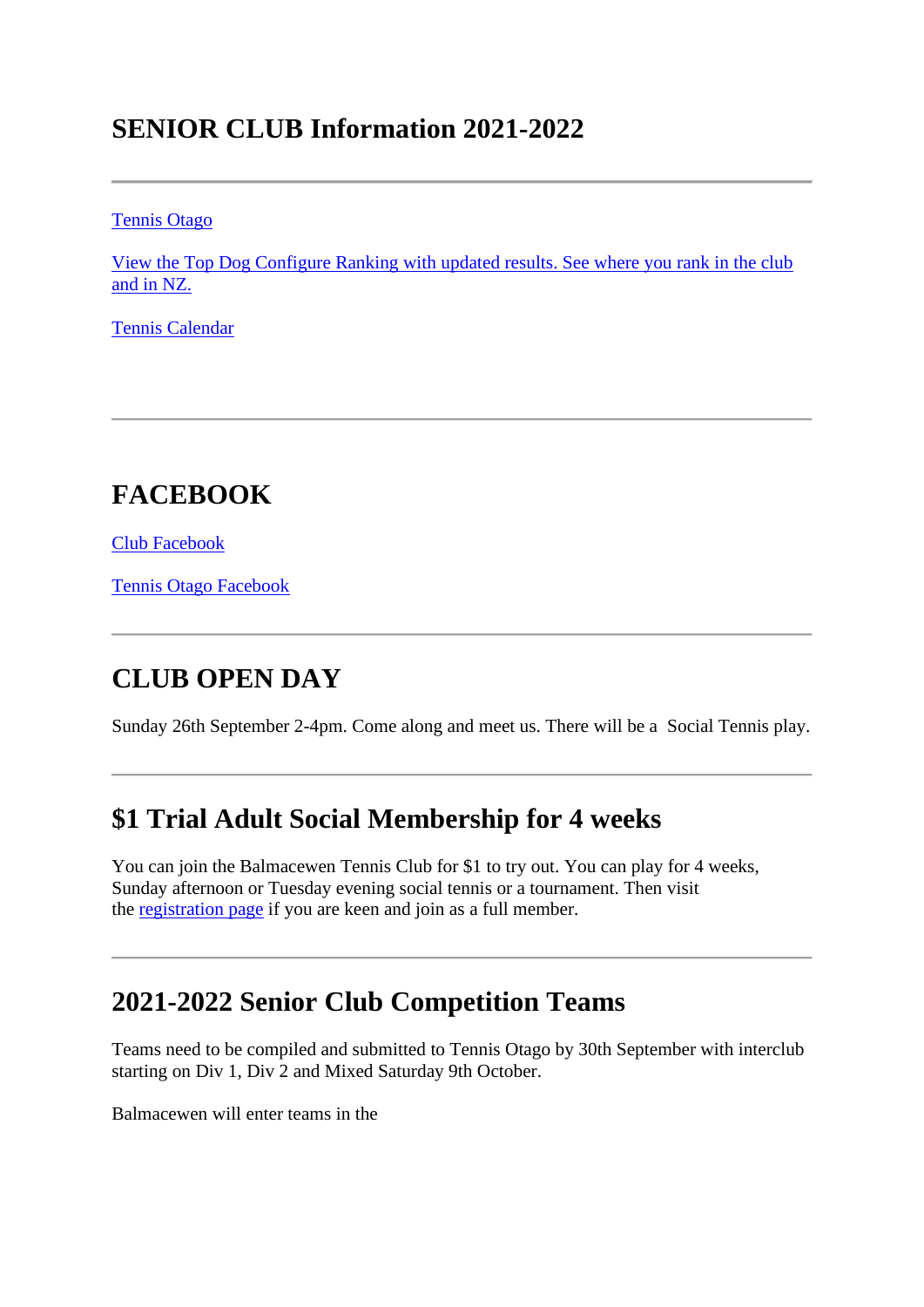Division 1 (Premier) Saturday 1 pm 4 men and 2 women per team - every player plays singles plus men's doubles and women's doubles (no mixed). Played at Logan Park, Edgar Centre, or clubs as scheduled. Runs Saturdays 9th October to end of March.

Division 2 Saturday 1 pm Teams of 4 - can be men or women or both - every player plays singles and doubles. Played at Logan Park, Edgar Centre, or clubs as scheduled. Runs Saturdays 9th October 2021 to end of March 2022 (tbc) (Division 2 format is same as previous seasons).

Saturday Mixed Saturday 1 pm Logan Park, Edgar Centre, or clubs as scheduled. 2 men and 2 women. 1 men's doubles, 1 women's doubles, 2 mixed doubles, 2 reversed mixed doubles. Runs 9th October 2021 to end of March 2022 (tbc)

Teams play against other club teams from around Dunedin. Each team has a captain and there is normally 1-2 reserves for each team.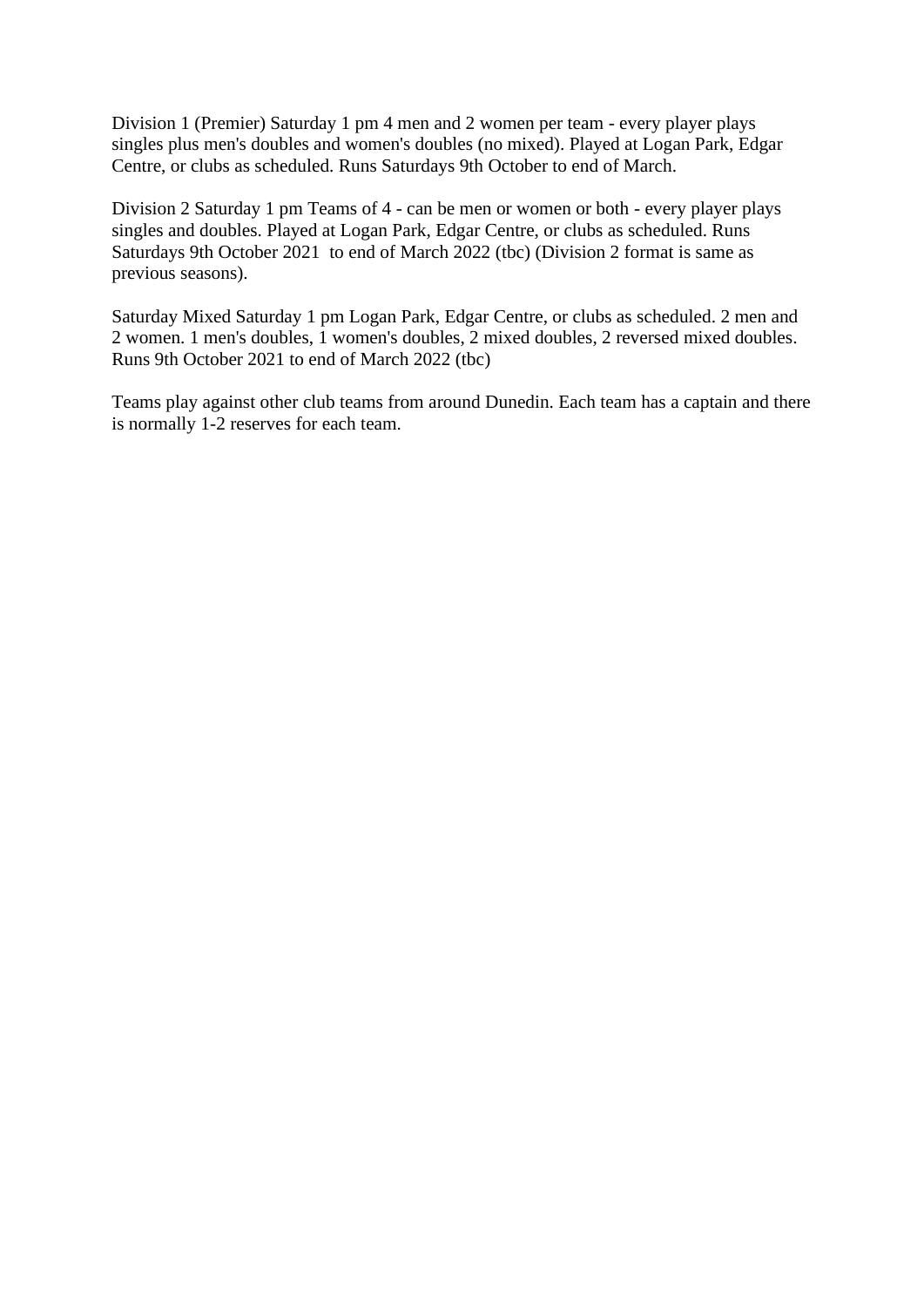



#### 2021-22 Season: Tennis Otago Tecnifibre Senior Interclub Competitions

| <b>Competition</b>                                  | Day Played | <b>Start Time</b> | <b>Location</b>                                                                    | Team<br><b>Composition</b>    | <b>Format</b>                                                                                                                                                           | <b>Competition</b><br><b>Dates</b> |                                           |
|-----------------------------------------------------|------------|-------------------|------------------------------------------------------------------------------------|-------------------------------|-------------------------------------------------------------------------------------------------------------------------------------------------------------------------|------------------------------------|-------------------------------------------|
| Division 1                                          | Saturday   | <b>Noon</b>       | <b>Stevenson Tennis</b><br>Centre (Logan<br>Pork), Edgar<br><b>Centre or Clubs</b> | 4 men/2 women                 | Round 1: 6 singles, 2 men's<br>doubles, 1 women's doubles<br>Round 2: 6 singles, 1 men's<br>doubles, 2 mixed doubles.<br>*Match format will alternate<br>between rounds | 9 Oct - 26 Mar                     | n                                         |
| Division 2                                          | Saturday   | 1pm               | <b>Stevenson Tennis</b><br>Centre (Logan<br>Park), Edgar<br><b>Centre or Clubs</b> | 4 players<br>of either gender | 4 singles, 2 doubles                                                                                                                                                    | 9 Oct - 26 Mar                     | ÷                                         |
| <b>Mixed Division</b><br>Section 1 and<br>Section 2 | Saturday   | 1 pm              | <b>Stevenson Tennis</b><br>Centre (Logan<br>Pork), Edgar<br><b>Centre or Clubs</b> | $2$ man & $2$<br>women        | 1 men's doubles<br>1 women's doubles<br>2 mixed doubles (Section 1)<br>4 mixed doubles (Section 2)                                                                      | 9 Oct - 26 Mar                     | $\overline{\phantom{a}}$<br><b>SILLER</b> |

Online Entry only via: https://www.sporty.co.nz/viewform/135306 (Registrations close 1<sup>st</sup> October at midnight)



x



#### 2021-22 Season: Tennis Otago Tecnifibre Senior Interclub Playing Dates

|                 | Div 1<br>1971 - AL 972 | Div <sub>2</sub><br>10 O.H. 10 O | <b>Mixed Division</b> |
|-----------------|------------------------|----------------------------------|-----------------------|
| October         | 9, 16, 30              | 9, 16, 30                        | 9, 16, 30             |
| November        | 6, 20                  | 6, 13, 20, 27                    | 6, 13, 20, 27         |
| <b>December</b> | 4, 11                  | 4, 11                            | 4, 11                 |
| January         | 22, 29                 | 22, 29                           | 22, 29                |
| February        | 12                     | 12, 19, 26                       | 19, 26                |
| March           | 5, 19, 26              | 5, 19, 26                        | 5, 19, 26             |

Notes:

1. DIVISION 1 will be played on Saturday afternoons, 12 noon start. Competition starts on Saturday 9 October.

No play on 27 Nov or 26 Feb (Southern Open Teams Event dates) and on event weekends 13/14 Nov and 19/20 Feb.

- 2. DIVISION 2 will be played on Saturday afternoons, 1pm start.
- Competition starts on Saturday 9 October 3. MIXED DIVISON will be played on Saturday afternoons, 1pm start.
- Competition starts on Saturday 9 October.
- No play on 12 February NZ Masters Games, Dunedin,
- 4. TUESDAY SENIOR INTERCLUB the format for a possible post-Christmas competition is currently being considered. Details will be sent out once confirmed. 5. Senior Interclub will be played on Otago Anniversary Weekend (Sat 19 March 2022)

 $\overline{\mathbf{z}}$ 

- 6. No Senior interclub will be played on 23 October Labour Weekend 2021, 5 February 2022 Waitangi Weekend, 12 March 2022 -
	- Etrusco Otago Open.

**Division 1, 2 and Mixed Club Captain: Russell Drew rdrew@xtra.co.nz or text his cell 021 2109215.** WhatsApp will be used this season, please sign on. Team Practice starts in the week before competition and is organised by the team captain.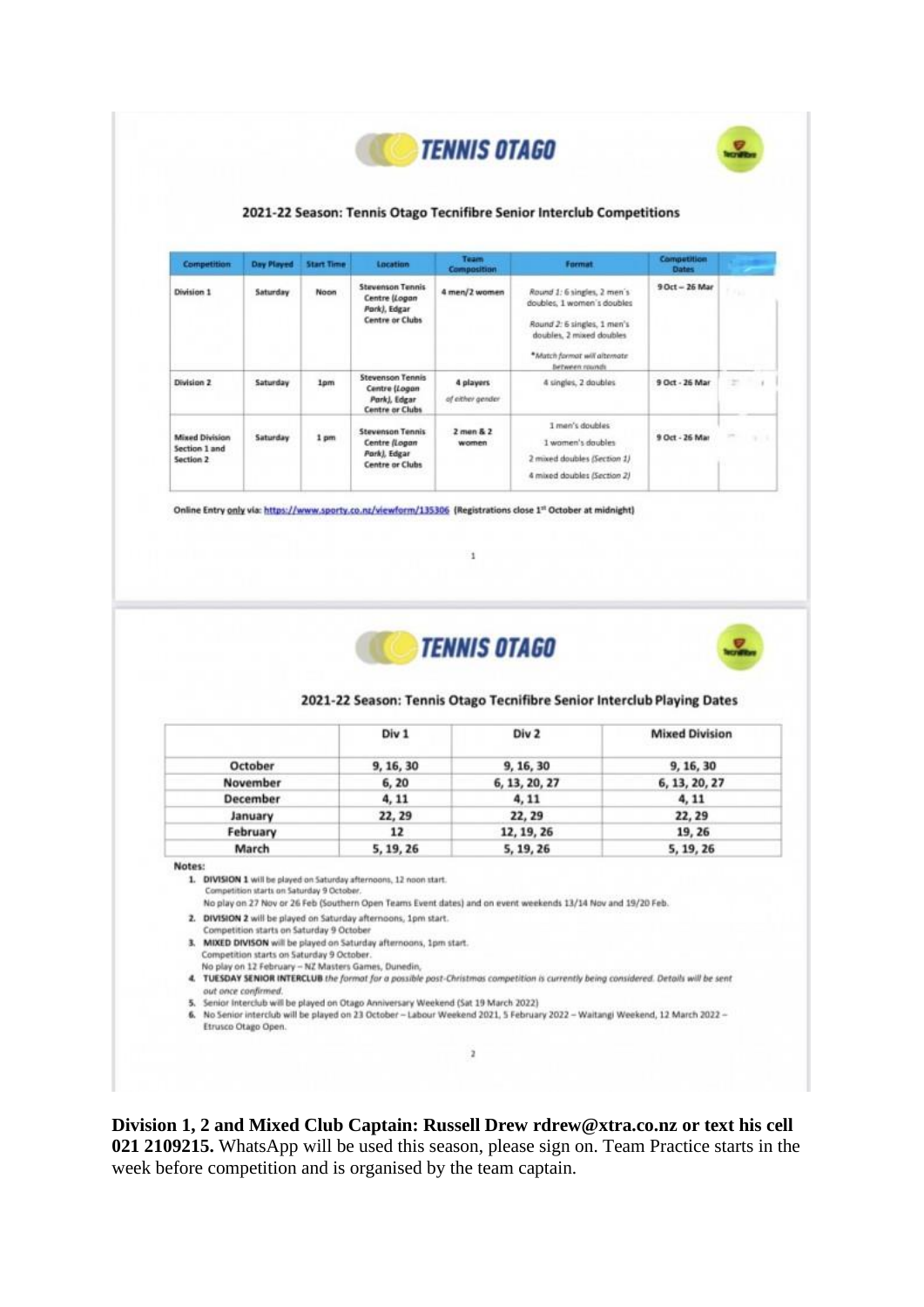All senior teams in club approved competitions will be supplied Technofibre balls, as needed, from the club. Captains to contact Sarah Stevenson 464-0378 to obtain cans of balls. Four balls for 4 player teams and 2 balls for 2 player teams for each Team.

[Click here for Tennis Otago Prize Giving 2019-2020 & 2020-2021](https://balmactennis.co.nz/news/tennis-otago-results/)

Click here [for the latest Tennis Otago Inc Draws](http://www.tennisotago.org/competitions/draws/juniors/)

[Click here for the latest Tennis Otago Inc Results](http://www.tennisotago.org/competitions/results/)

[Download Score Sheet](https://balmactennis.co.nz/assets/Uploads/63241466d3/DUNEDIN-JUNIOR-INTERCLUB-SCORE-SHEET-2016-17-season.pdf)

#### **Mixed Social Interclub Level Tennis**

#### **Winter Tennis to 2nd April 2022 to 27th September**

Saturdays 1-3pm at the club. Tuesdays 6-8pm at the Edgar Centre ( door charge applies). Sundays 1-3pm at the club if wet on the Saturday before. There is a WhatsApp group chat you can join. Contact Sarah for more information

This is mixed Social Interclub Level Tennis with experienced youth and adults combined played all year round. Mixed Doubles Sets will be arranged in a manner to have even fun games.

Please come along and play before you decide to join or you can contact Sarah Stevenson info@balmactennis.co.nz , phone 034640378. Good tennis skills are needed.

Registration details are [here](https://balmactennis.co.nz/register/individual/)

### **Mixed Social Beginner Level Tennis (daylight saving)**

This will be held on Sundays 1pm to 2:30pm at the club. It is dependent on numbers. Please contact Sarah on 034640378 to join. Start date dependent on numbers.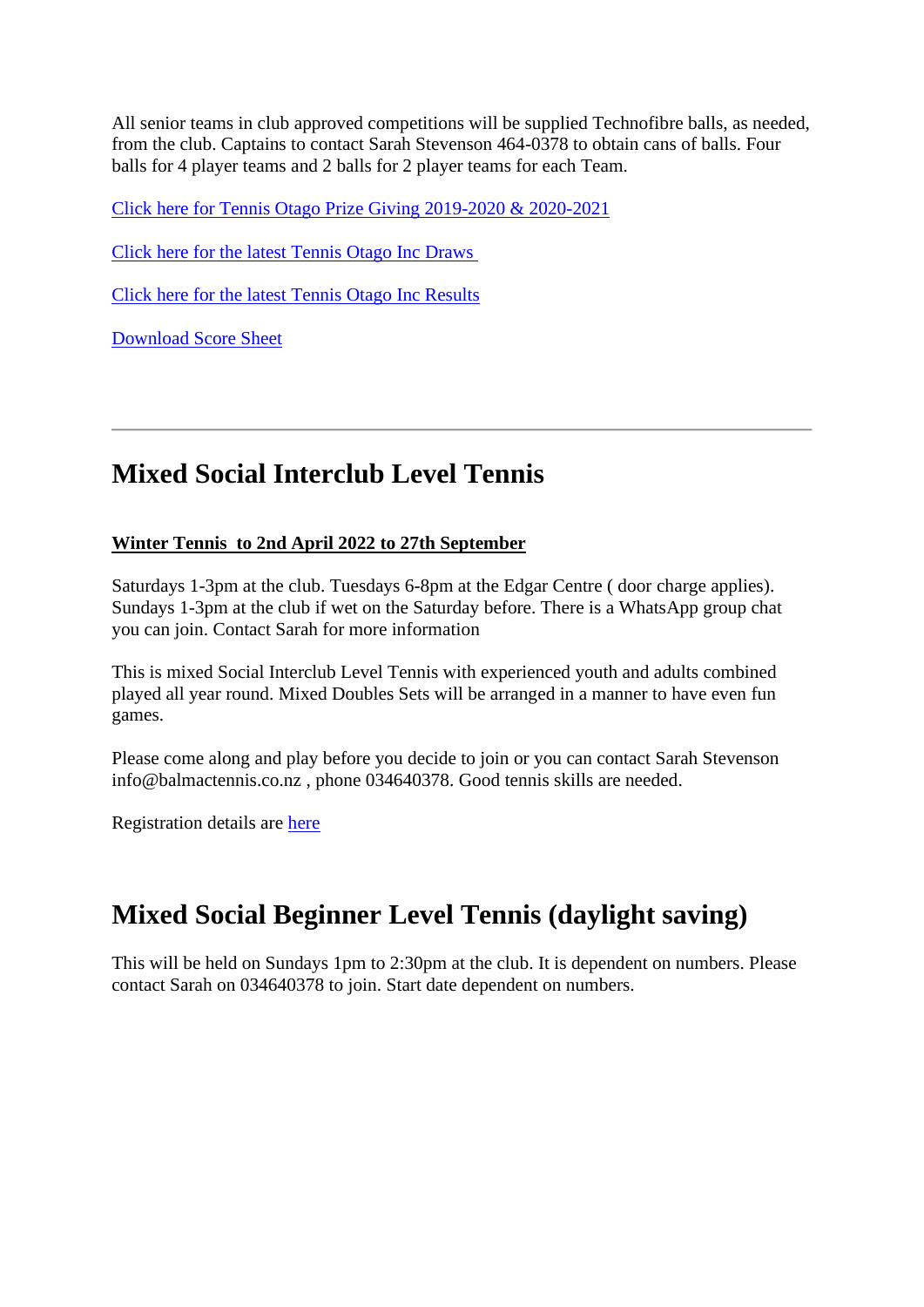

Join our WhatsApp Social Tennis Messenger. [App Store](https://apps.apple.com/nz/app/whatsapp-messenger/id310633997) and [Android.](https://www.whatsapp.com/android/) The Group is called Balmac TC Social Tennis. Receive updates on Social Tennis. ask for the link[.](https://chat.whatsapp.com/IfNfs76gRyKLy5FK0WRgTU)

# **Xpress Student/Senior Beginner Coaching and Tennis**



**Tennis Xpress: Adult/Student Coaching on selected Fridays 6:00 to 7:00pm** 6 lessons. Minimum 4 with each coach. There will also be Social Beginner Level Tennis 1pm to 2:30pm the following Sunday included (subject to numbers). This program is the most enjoyable way to learn tennis for adult beginner and intermediate players. We aim to make your tennis experience an enjoyable and rewarding one by providing the best certified coaches.

**\$85- Beginner Adults over 16 years or Students@High School 13 - 17 years. Lessons and light tennis only. Coaching on Fridays 6pm to 7pm on selected dates in season.**

Dates to be advised

You will learn:

- •
- o the serve
- o forehand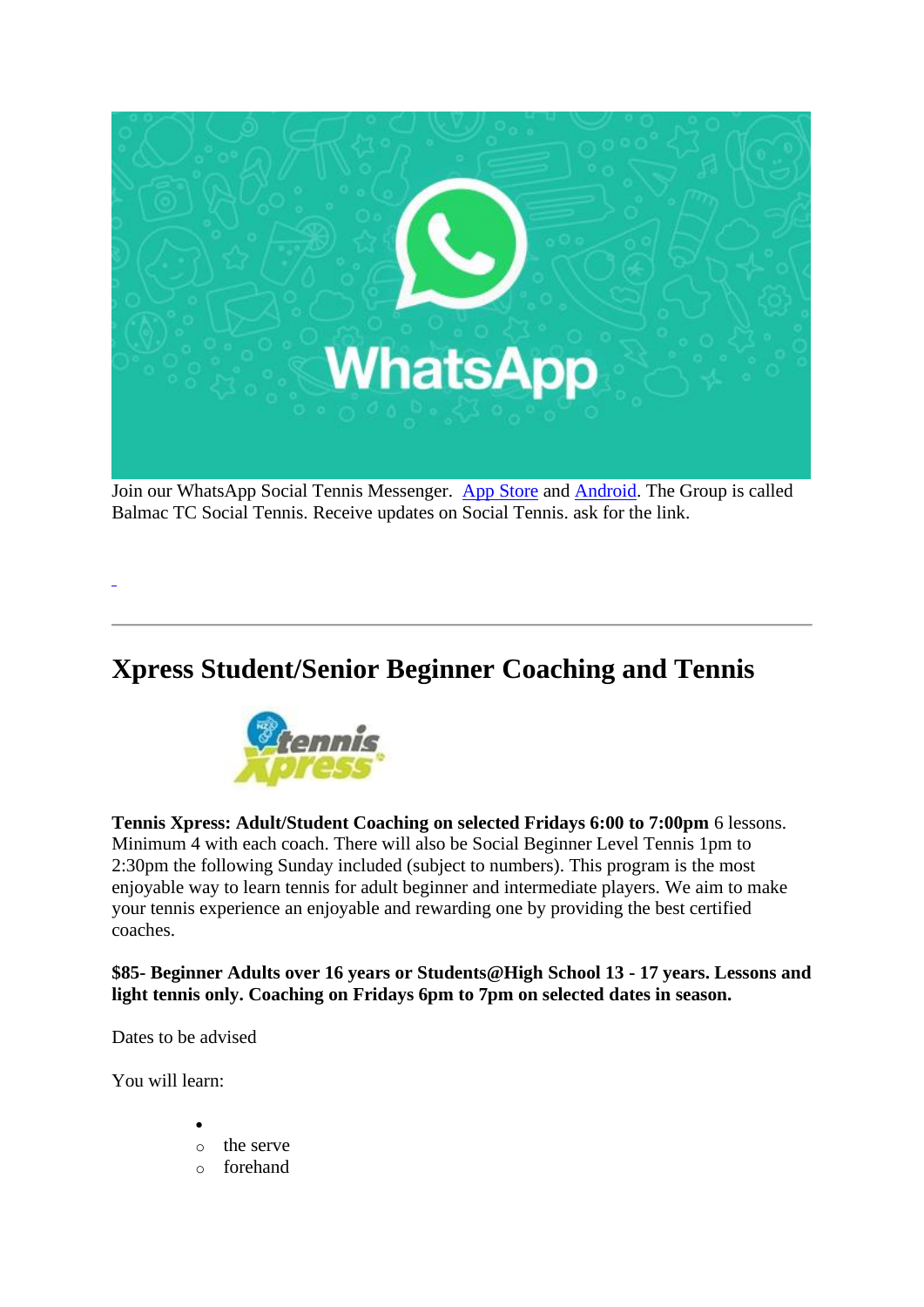- o backhand and net game basic strategy
- o rules and etiquette
- o ways to improve and keep on improving valuable practice and homework exercises



# **Casual Tennis for non-members**

Court Hire is available from the Otago Golf Club lounge bar for \$20 per session. They will give you the Key Code. Please wear white sole shoes and no skateboarding, golf studs or chewing gum allowed.

Golf Club members are allowed to play casually for free and can join the Tennis Club at a discounted rate. See [Registration](https://balmactennis.co.nz/register/individual/) for details

# **Ball Machine**

Yes we have a Lobster Elite ball machine. It is stored in our club rooms by the lower hard courts. You can hire it for the season and buy a key to access it. You need to follow the rules when using it and charge it up afterwards. You can add this on to your sub when you register [here](https://balmactennis.co.nz/register/individual/)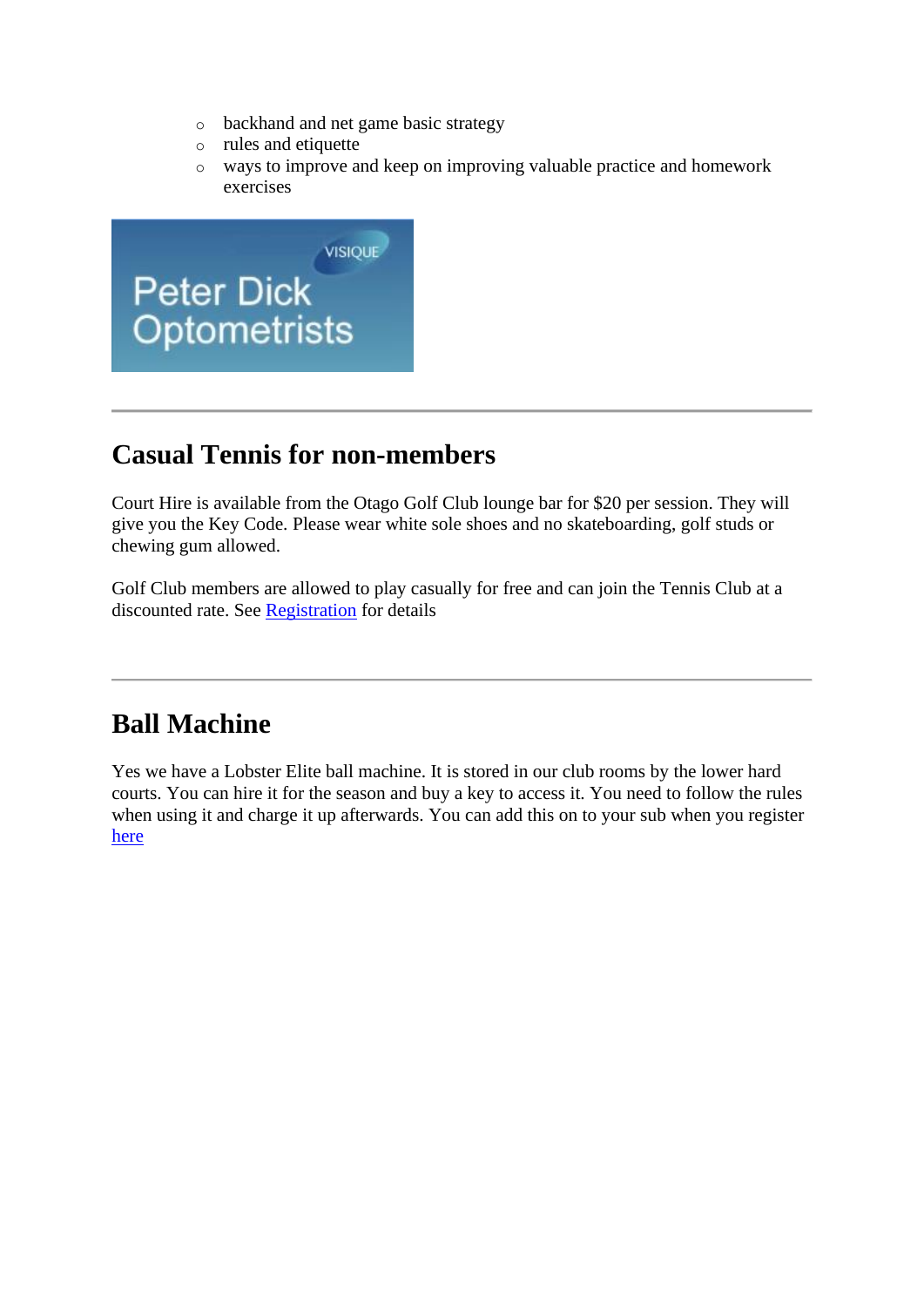

# **Cancellations**

Interclub Matches. Check below if raining

[Tennis Otago website](http://www.tennisotago.org/)

[Tennis Otago Facebook](https://www.facebook.com/tennisotago/)

Club events: There will be an email and/or a Facebook post

# **Club Shirts**

Costing \$25 each, subsidised by Visique Peter Dick Optometrists. Orders can be placed with Orders can be placed with Andrea at andreaking@hotmail.co.nz 0274434570

(minimum number of orders are needed before manufacture)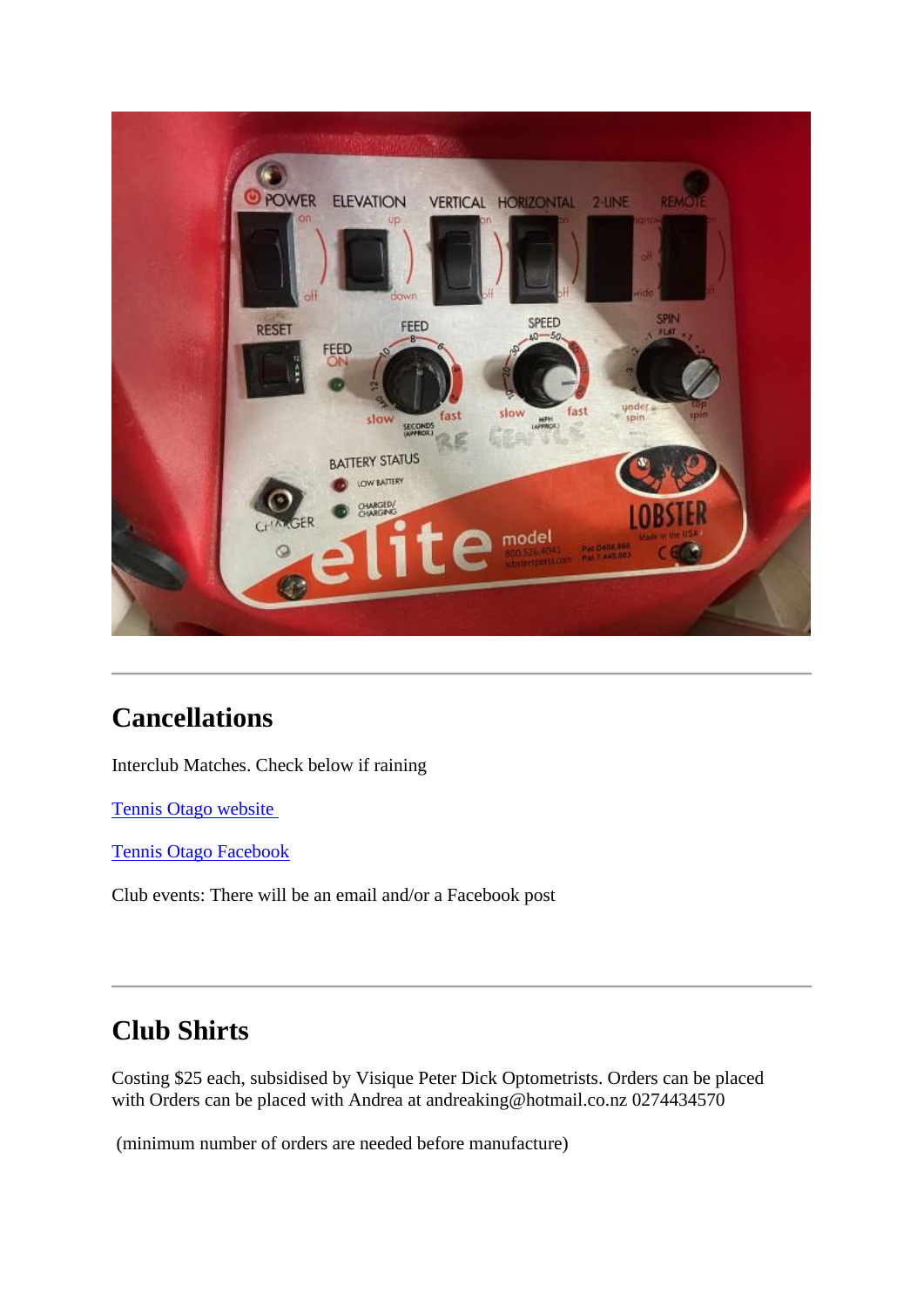

4th Floor, Rodgers House, Cnr Princes & Dowling Street, Dunedin PO Box 5401 Dunedin 9058. Telephone 03 471 8335 Email enquiries@ofs.net.nz www.ofs.net.nz

# **Great Tennis Links**

[Australian Open Championships](http://www.ausopen.org/) [French Open Championships](http://www.frenchopen.org/) French Open Championships

[Wimbledon Tennis Championships](http://www.wimbledon.com/) [US Open Tennis](http://www.usopen.org/) 

[International Tennis Federation](http://www.itftennis.com/) [New Zealand Tennis Inc.](http://www.tennisnz.com/)

[Canterbury Tennis Association Inc.](http://www.canterburytennis.co.nz/) [Tennis Southland inc](http://www.tennissouthland.co.nz/)

[RadioTennis.com Play by Play audio of Pro tennis from](http://www.radiotennis.com/)  [around the world](http://www.radiotennis.com/)

[Championships](http://www.usopen.org/) [North Harbour Tennis Association Inc.](http://www.tennisnh.net.nz/) [Inc.](http://www.aucklandtennis.co.nz/) [Waikato Tennis Association Inc.](http://www.waikatotennis.co.nz/) Wellington Tennis Association [Inc.](http://www.wellingtontennis.org.nz/) [Tennis Otago Inc.](http://www.tennisotago.org/) North Otago Tennis [Association Inc.](http://www.intersportsnet.com/clublink/clubs/75/index.htm)

[Watch Live Tennis](http://www.watchlivetennis.org/)